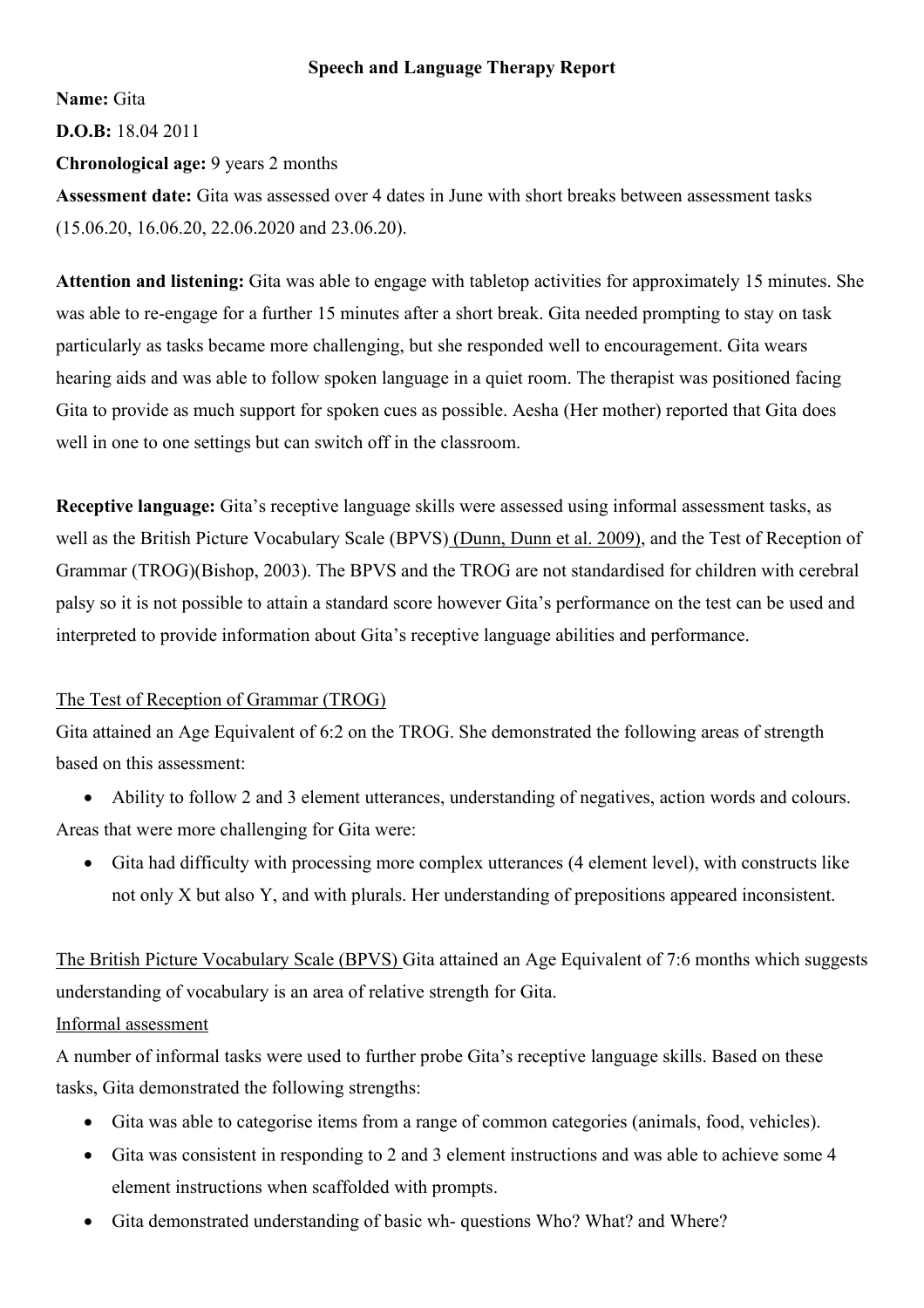• Gita demonstrated understanding of a range of adjectives (noisy, funny, hot, cold, old and new), emotions (angry, happy, sad) and comparative words (biggest, smallest, tallest).

Gita had challenges with:

- Understanding the prepositions under, beside, behind and in front of.
- Understanding regular past tense endings
- Understanding plurals
- Understanding pronouns

## **Expressive language**

Gita's expressive language was assessed using several tools. Two standardised assessments, the Renfrew Action Picture Test (RAPT)(Renfrew, 2003) and The Renfrew Bus Story (Renfrew, 1991) were used. It was not possible to attain age equivalent scores based on Gita's performance however the adapted use of these assessments provided insight into Gita's expressive use of language. In addition, a language sample was collected in informal conversation, play and shared storybook reading. Gita's mother, Aesha, reported that the sample obtained was similar to the language Gita typically uses every day.

Areas of strength: Gita is a multimodal communicator who uses some spoken words, gesture and graphic symbols to communicate. She frequently used spoken words or word approximations (which were interpreted by Aesha) to communicate. She often used spoken words in combination with gesture to initiate, ask for help and to comment on activities. Her communication book was available throughout all 4 assessment sessions, however Gita rarely initiated using it although she did respond to prompts and encouragement to use it. When communication breakdown occurred, she tended to look to Aesha for support.

Analysis of Gita's language sample suggests Gita mainly uses one, two and three element utterances which often combine more than one mode (for example, speech and gesture or speech and graphic symbols). Gita was observed to use subject + verb and subject + verb + object constructions (both in spoken and graphic symbol forms). A sample of utterances is provided below. The following strengths were identified from Gita's expressive language sample:

- Gita will combine communication modes to produce a range of utterances that are largely understood by those familiar with her. Gita's utterances were less intelligible to the therapist as an unfamiliar listener. A barrier task indicated that communication can breakdown for familiar listeners when context is removed.
- When communication breaks down, Gita was observed to persevere to try and communicate her message. She also relies on familiar people to support her communicative output.
- Gita was inclined to use speech and gesture as her primary modes but demonstrated ability to use single and two symbol utterances to comment when prompted and supported.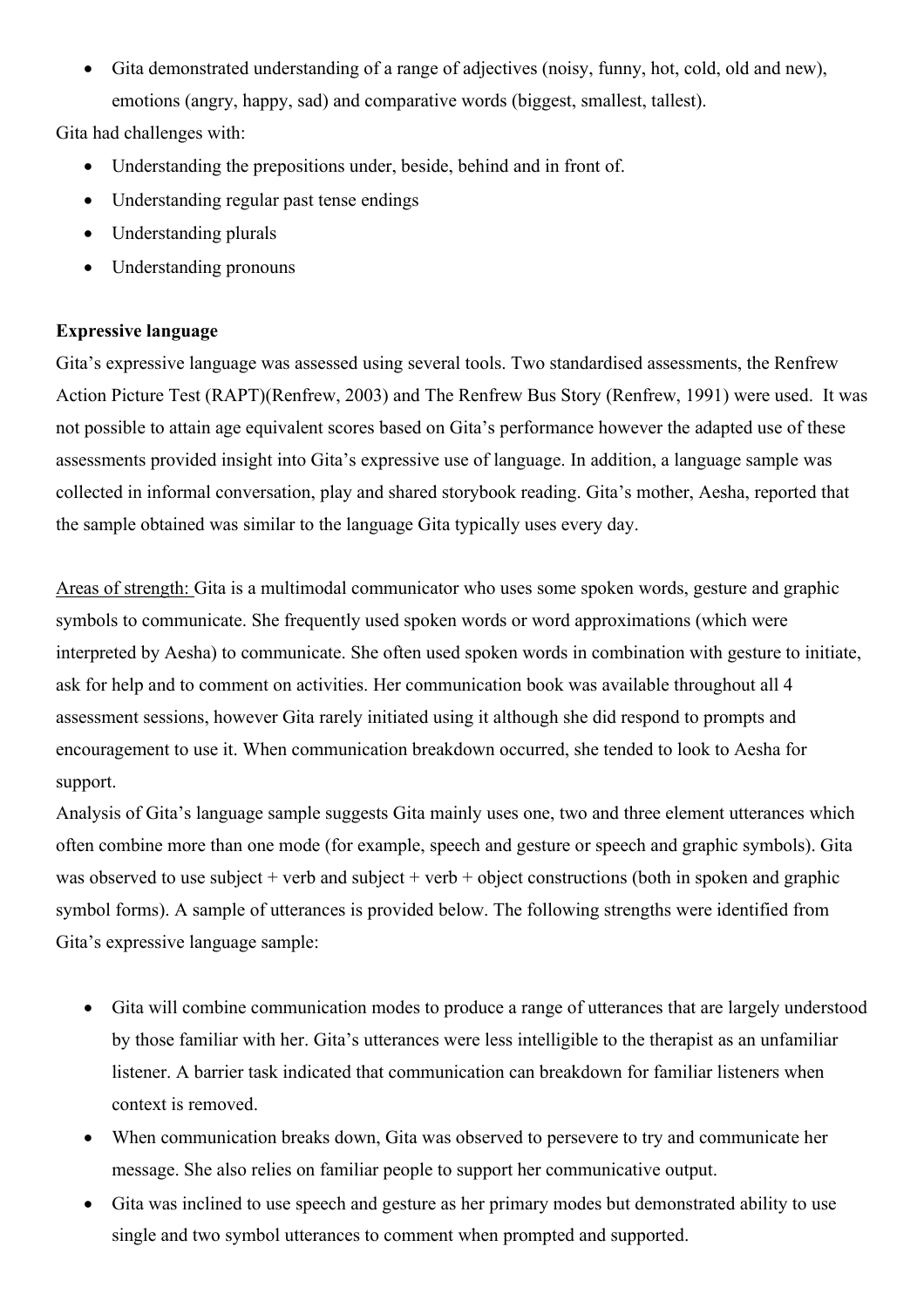• The data obtained from the formal assessment tools indicated Gita has developed strategic competence both in combining communication modes and also in using symbols creatively to express meaning.

The follow areas were more challenging for Gita:

- Using her communication book unprompted.
- Using symbols for pronouns or generic people (e.g., brother, uncle, etc).
- Using prepositions.
- Combining more than 3 symbols.
- Using symbols in a more abstract or generic way (some strategic use was observed but there was limited use of core words to describe what was happening .
- At times Gita was observed to visually search for symbols, and it was unclear what symbol she wanted.
- Gita found it challenging to combine ideas using a basic narrative structure. She demonstrated the ability to sort picture stories of up to 5 pictures. In retelling stories, she required prompting after each element and she did not employ cohesion devices.

| 'Ma heh' + eye point to | Gita produced word approximations of 'Mammy help'                |
|-------------------------|------------------------------------------------------------------|
| her bag                 | combined with an eye point to her bag to request help in taking  |
|                         | out an LOL doll to show the therapist.                           |
| 'eee' $+$ point to self | Indicated 'me' using a word approximation and a point in         |
|                         | response to the question, Who wants to go next?                  |
| $GITA + TWIX$           | two symbol combination in response to question about what        |
|                         | food she liked (needed prompted to use book).                    |
| RED+ CAR+ GO            | Gita produced this 3-symbol utterance when describing the bus    |
|                         | story. Gita required prompting to use her book but was then      |
|                         | able to produce this 3-symbol utterance. 'BUS' was not           |
|                         | available as a symbol on her book suggesting strategic use of    |
|                         | car as a replacement.                                            |
| $SMITA + FALL +$        | Gita used a 3-symbol utterance to describe the picture from the  |
| HOME.                   | RAPT where the girl fell down the stairs. She used the symbol    |
|                         | for her sister who wears glasses suggesting strategic use of the |
|                         | symbol.                                                          |
| SAD + facial expression | This was Gita's response when asked about a character in a       |
|                         | YouTube clip.                                                    |

# **Utterance sample:**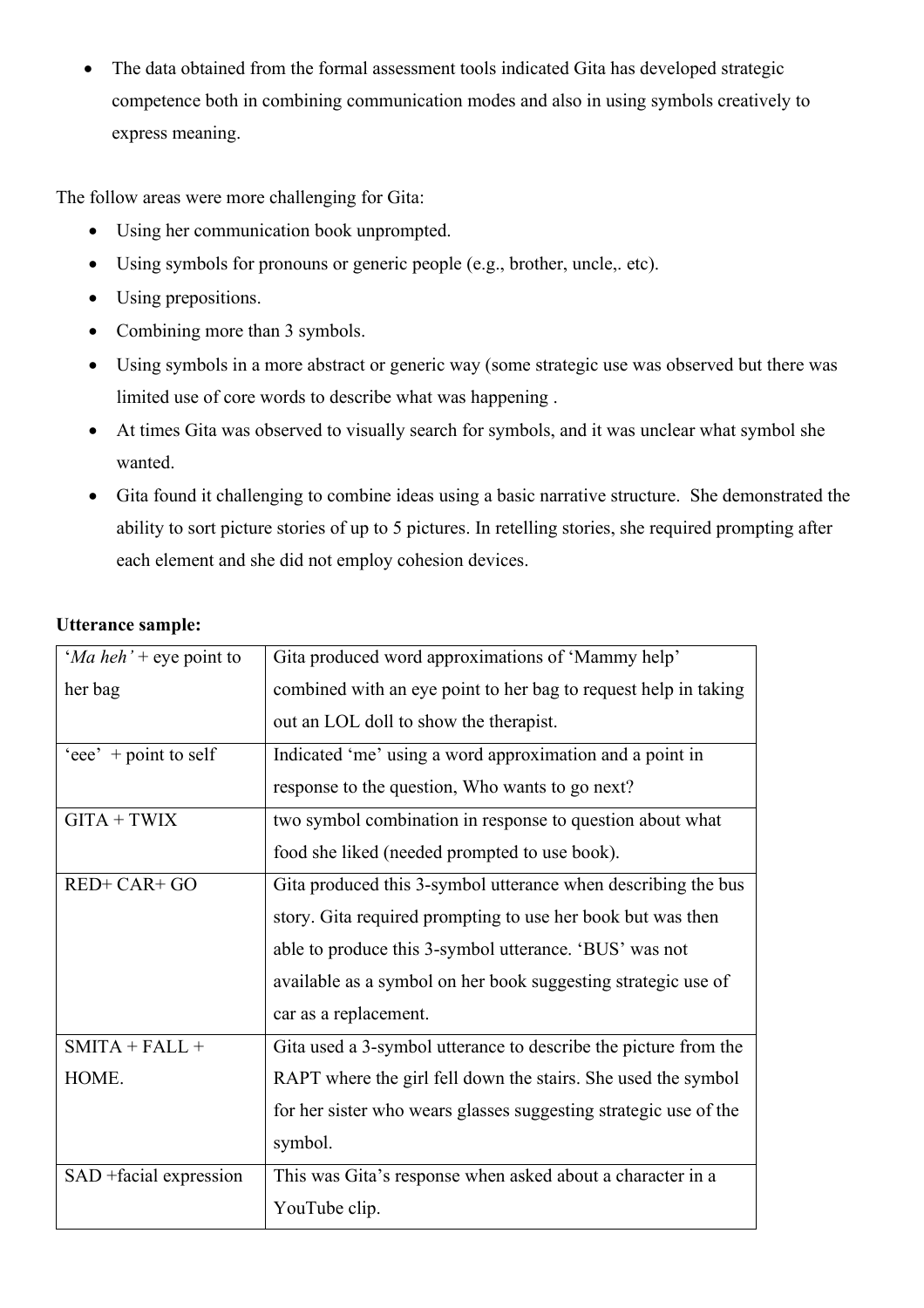| <b>HOME</b> | Gita spontaneously used this symbol when she was getting |
|-------------|----------------------------------------------------------|
|             | tired during the assessment process on the last day.     |

#### **Graphic representation and communication book**

Gita's communication book has approximately 80 1.5" symbols with pages broadly set out in a syntactic layout. Aesha reported that Gita has used this symbol set since preschool and it is used by several other children at school. She has had her current book for 3 years and during that time, additional symbols have been added in an idiosyncratic way. While the Fitzgerald key has been used to colour code a number of the symbols, this was not consistent across all symbols.

During the assessment, Gita's knowledge and use of symbols on her existing system was probed. Gita demonstrated good knowledge of the symbols and their locations for the following categories:

- familiar people
- common verbs
- feelings words
- colours

• A large number of nouns (including food items, favourite play items, clothing, and places). She did not appear to have knowledge of the symbols for pronouns, prepositions, more abstract verbs and some adjectives (she demonstrated knowledge of big and small but had difficulty with the rest of this

category).

At times when Gita was trying to manipulate the book to search for symbols, she sometimes accidentally caught the book with her right arm causing it to fall on the floor. The book fell on several occasions and these falls appeared to be a source of frustration for Gita. In addition, when Gita is focused and looking down at the book, she loses saliva from her mouth which can pool on the book.

Informal symbol assessment tasks indicated that Gita could accurately identify and select a 1" symbol for common nouns from an array of up to 148 symbols and demonstrated good understanding of both syntactic and semantic forms of organisation. During the assessment, Gita was very engaged and responsive to aided language modelling and was observed to copy symbol utterances modelled.

## **Literacy**

Gita's literacy skills were not assessed during this initial assessment however some literacy related information was gathered. Aesha reported that Gita loves shared story book reading and loves choosing the book to read and turning the page. She also reported that she shows some interest in print. Aesha reported that her teacher feels stuck with progressing Gita's literacy due to challenges with read aloud related to Gita's speech difficulties. In the assessment, Gita was able to identify the initial letter in her own name and in 'Mummy'. Attempts at trialling initial letter cuing as a communication strategy were not successful in the session. Further exploration of Gita's literacy and phonological awareness skills is recommended.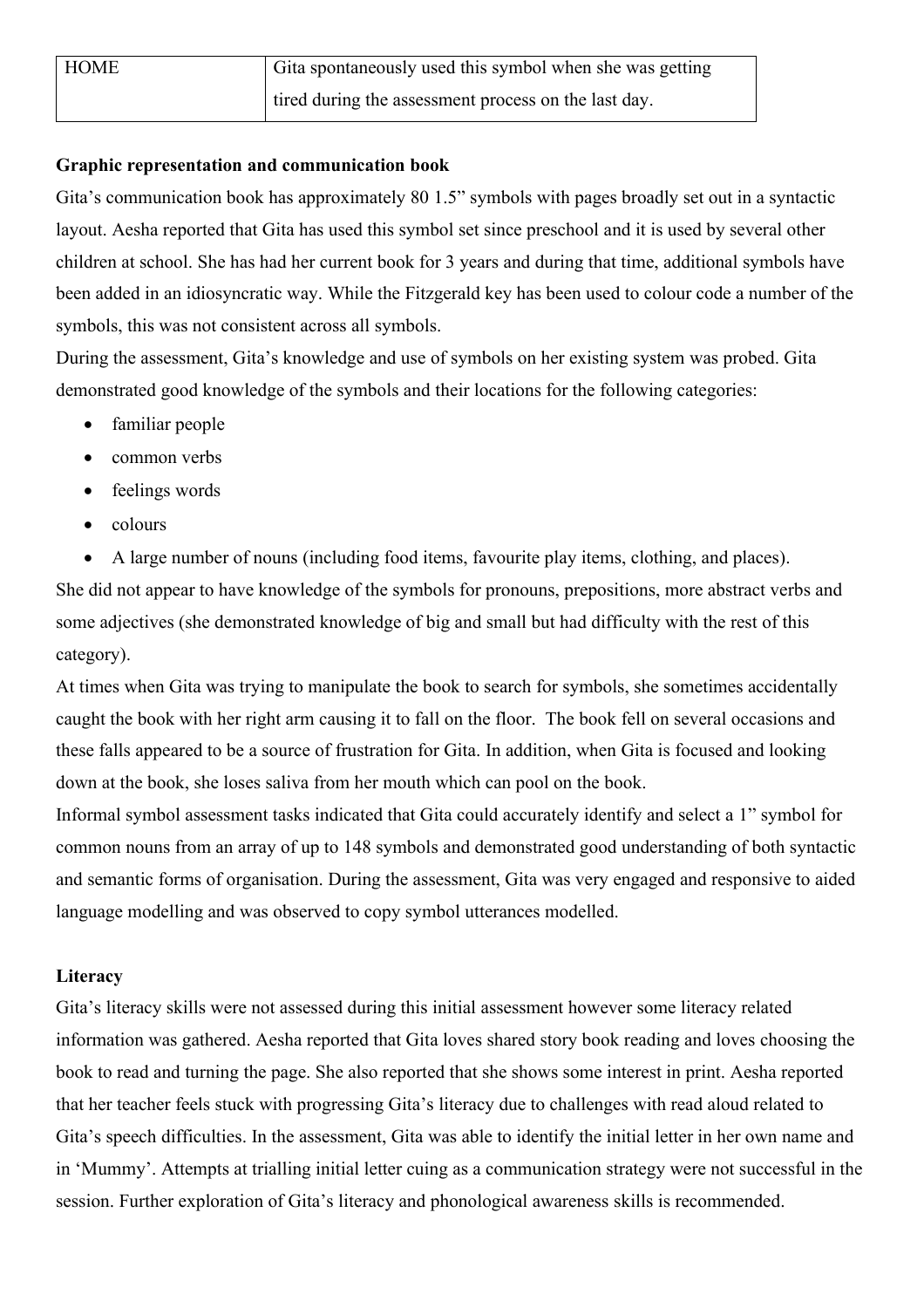### **Gita and Aesha's perspectives on the communication book**

A Talking Mat was completed with Gita to explore her attitude towards her communication book. Overall, she reported she did not like her book.

The features she indicated she liked were:

- The symbols about her family and friends
- The symbols Smita had added for some of her favourite things (LOL dolls, bath bombs, crafts, and shoes).
- The colour of the book (Gita loves the colour teal and the book cover and pages were made on a teal background).

## The features she did not like were:

- The book is dog eared and looks shabby.
- She cannot find symbols she wants.
- It is too big and bulky on her wheelchair tray.

Aesha reported that they do not use the book at home as Gita can communicate most of what she wants with speech and gesture and the book does not have enough vocabulary for Gita.

#### **Summary**

Gita is a 9 year 2month old girl who attended for a language and communication assessment to inform AAC intervention planning. Based on this assessment, Gita's receptive language skills (understanding of language) is an area of relative strength for Gita particularly in the area of understanding vocabulary. She also demonstrates understanding of 3 element utterances, negatives, action words and colours. Gita had difficulty with understanding 4 element utterances, plurals, past tense endings, pronouns and prepositions. Gita's literacy skills were not assessed as part of this assessment however it was reported that her teacher is having difficulty supporting Gita's literacy development in school.

Gita is a multimodal communicator who engages well and perseveres to get her message across. She uses spoken word approximations, vocalisations, gesture, facial expression and a communicate book to communicate. A key strength of Gita is her ability to combine modes of communication and support from familiar communication partners to get her message across. Gita mostly uses unaided modes (e.g., facial expression, vocalisation and gesture) to communicate and often relies on familiar partners to interpret her messages. Gita was observed to mostly use her communication book when prompted and she demonstrated the ability to combine 1 and 2 symbol utterances. Gita demonstrated strong ability to use noun and noun verb combinations to communicate. She was not observed to use other word classes to express herself. Gita would benefit from AAC intervention to enable her to communicate more independently, to support her receptive language and literacy development, and to develop her use of aided communication.